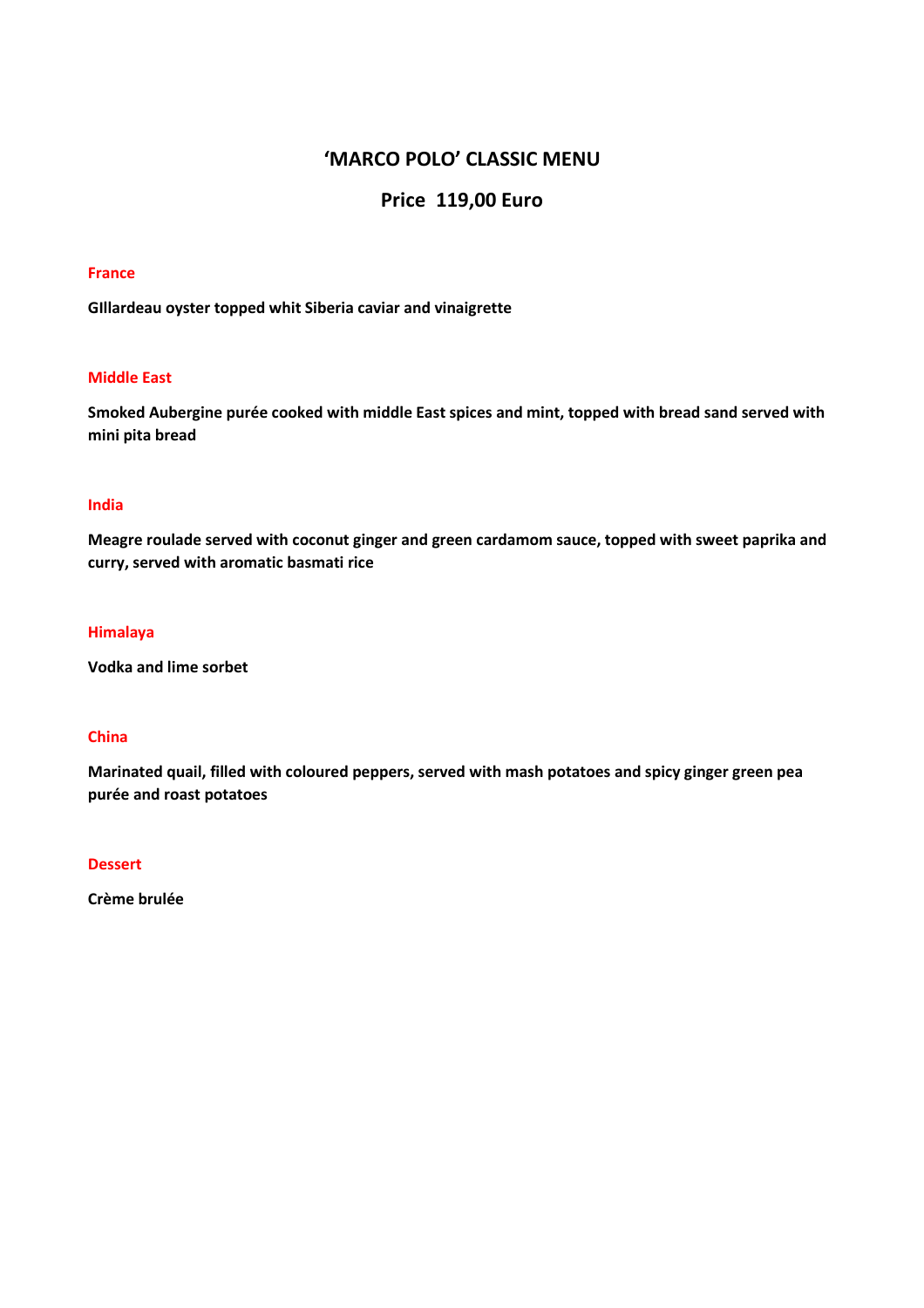# **'MARCO POLO' VIP MENU**

# **Price 159,00 Euro**

#### **France**

**Sea bass tartare, strawberries and chives, topped with Siberia caviar** 

### **Middle East**

**Smoked duck carpaccio served with Yuzu pearls, bearnaise, Pine nuts and edible flowers** 

## **India**

**Half bake lobster cooked with herbs and butter served with baby grill vegetables** 

## **Himalaya**

**Vodka and lime sorbet** 

## **China**

**Sous vide beef fillet served with truffle mush potatoes, foie grass jus and truffles shavings** 

#### **Dessert**

**Crème brulée**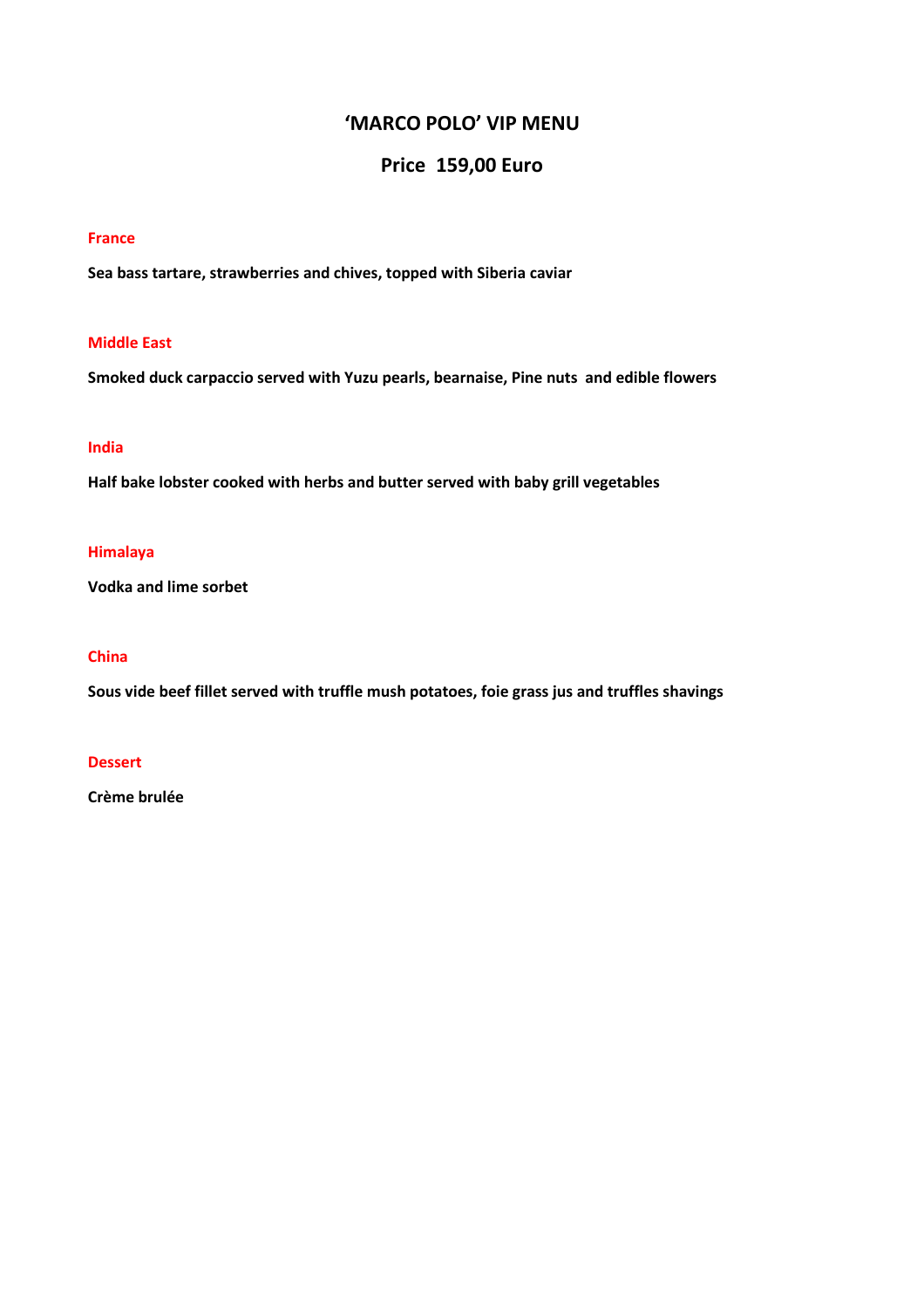# **'MARCO POLO' VEGAN MENU**

# **Price 99,00 Euro**

### **France**

**Cucumber roll filled with sea weed and mixed peppers, topped with olive oil caviar** 

### **Middle East**

**Smoked Aubergine purée cooked with Middle East spices and mint, topped with bread sand, served with mini pita bread**

## **India**

**Sous vide cauliflower served with cauliflower and beetroot powder purée, topped with turmeric and sweet paprika**

#### **Himalaya**

**Vodka and lime sorbet** 

### **China**

 **Oyster mushrooms tempura served with Chinese brown sauce**

### **Dessert**

**Coconut and vanilla crème brulée**